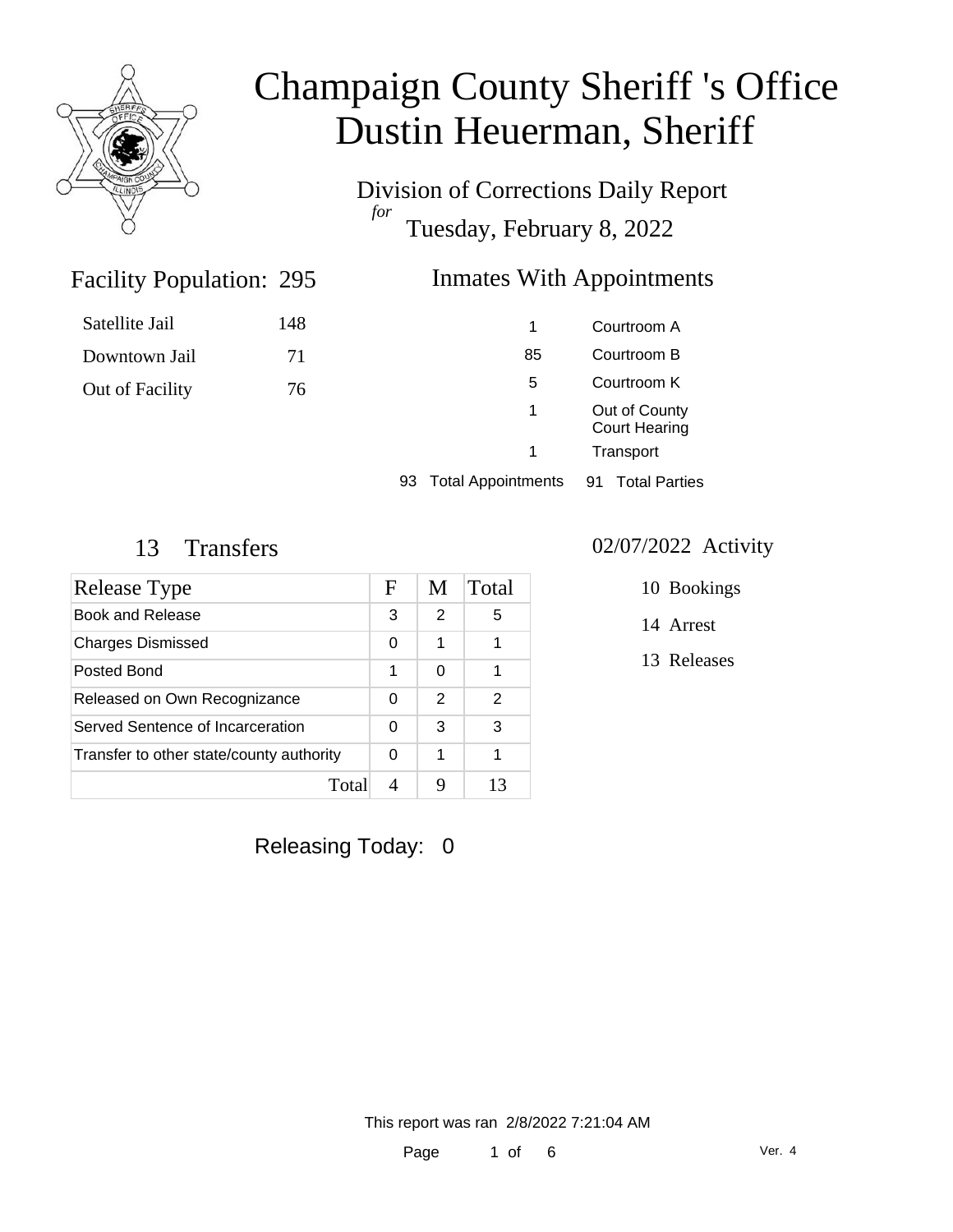

Division of Corrections Daily Report *for* Tuesday, February 8, 2022

### Custody Status Count

- Direct Criminal Contempt 1
- Electronic Home Dentention 12
	- Felony Arraignment 5
	- Felony Pre-Sentence 6
		- Felony Pre-Trial 214
	- Felony Pre-Trial DUI 4
	- Felony Sentenced CCSO 4
	- Felony Sentenced IDOC 34
		- Hold Other 1
		- Hold Sentenced IDOC 1
	- Misdemeanor Arraignment 2
		- Misdemeanor Pre-Trial 4
			- Petition to Revoke 2
			- Remanded to DHS 4
		- Traffic Sentenced CCSO 1
			- Total 295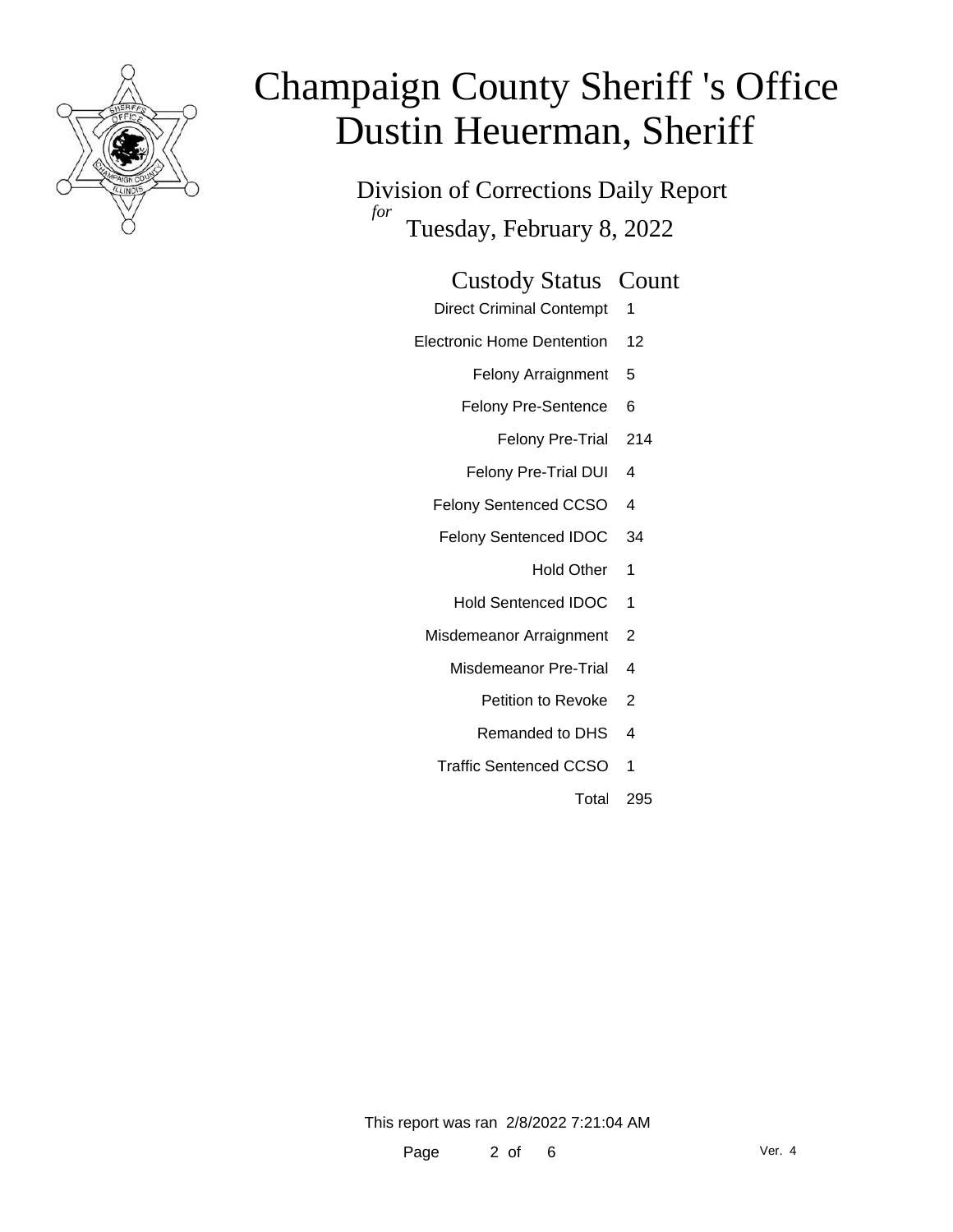

Division of Corrections Daily Report *for* Tuesday, February 8, 2022

### Inmates With Appointments

| <b>Jailing Party Name</b>       | Location    | Number of Records / Node |
|---------------------------------|-------------|--------------------------|
| ADAMS, WENDY DELOISE            | Courtroom B | 1 / Satellite Jail       |
| AKINS, KEVIN IVAN               | Courtroom B | 1 / Satellite Jail       |
| ANDRES, PASCUAL                 | Courtroom K | 1 / Satellite Jail       |
| BARBER, MARK ANTHONY, Junior    | Courtroom B | 1 / Satellite Jail       |
| <b>BARKER, ALEXANDER MASSIE</b> | Courtroom B | 1 / Satellite Jail       |
| BENNETT, JOHN MICHAEL           | Courtroom B | 1 / Out of Facility      |
| <b>BRIGGS, PATRICK MONTAY</b>   | Courtroom B | 1 / Out of Facility      |
| BROUGHTON, MARK ANTHONY, Junior | Courtroom B | 1 / Downtown Jail        |
| BROWN, CORRION DEVONTAE         | Courtroom B | 1 / Out of Facility      |
|                                 | Transport   | 1 / Out of Facility      |
| <b>BROWN, DANTE MAURICE</b>     | Courtroom B | 1 / Satellite Jail       |
| <b>BROWN, JAMES BRONELL</b>     | Courtroom B | 1 / Downtown Jail        |
| BROWN, JAVON SHANTEZ            | Courtroom B | 1 / Downtown Jail        |
| <b>BROWN, MARKEL RIKKI</b>      | Courtroom B | 1 / Out of Facility      |
| BROWN, ROCKEITH JAVONTE         | Courtroom B | 1 / Out of Facility      |
| BRYANT, DANNY EUGENE            | Courtroom B | 1 / Downtown Jail        |
| <b>CALKINS, STEVEN RAY</b>      | Courtroom B | 1 / Satellite Jail       |
| CAMPBELL, AARON JACOB           | Courtroom B | 1 / Satellite Jail       |
| CARTER, DEMONDRE DAVON          | Courtroom A | 1 / Out of Facility      |
| CHAPPLE, MALIK BIANCO           | Courtroom B | 1 / Satellite Jail       |
| COLBERT, ARIEANA FELICIA        | Courtroom B | 1 / Satellite Jail       |
| COLSON, WAYNE ARTHUR, Third     | Courtroom B | 1 / Out of Facility      |
| <b>CROSS, PATRICK DONTRELLE</b> | Courtroom B | 1 / Out of Facility      |
| DAVIDSON, HARLEY KYLE SCOTT     | Courtroom B | 1 / Satellite Jail       |
| DAVIS, AUSTIN CHRISTOPHER       | Courtroom B | 1 / Downtown Jail        |
| DAVIS, MARTIN DENNIS            | Courtroom B | 1 / Satellite Jail       |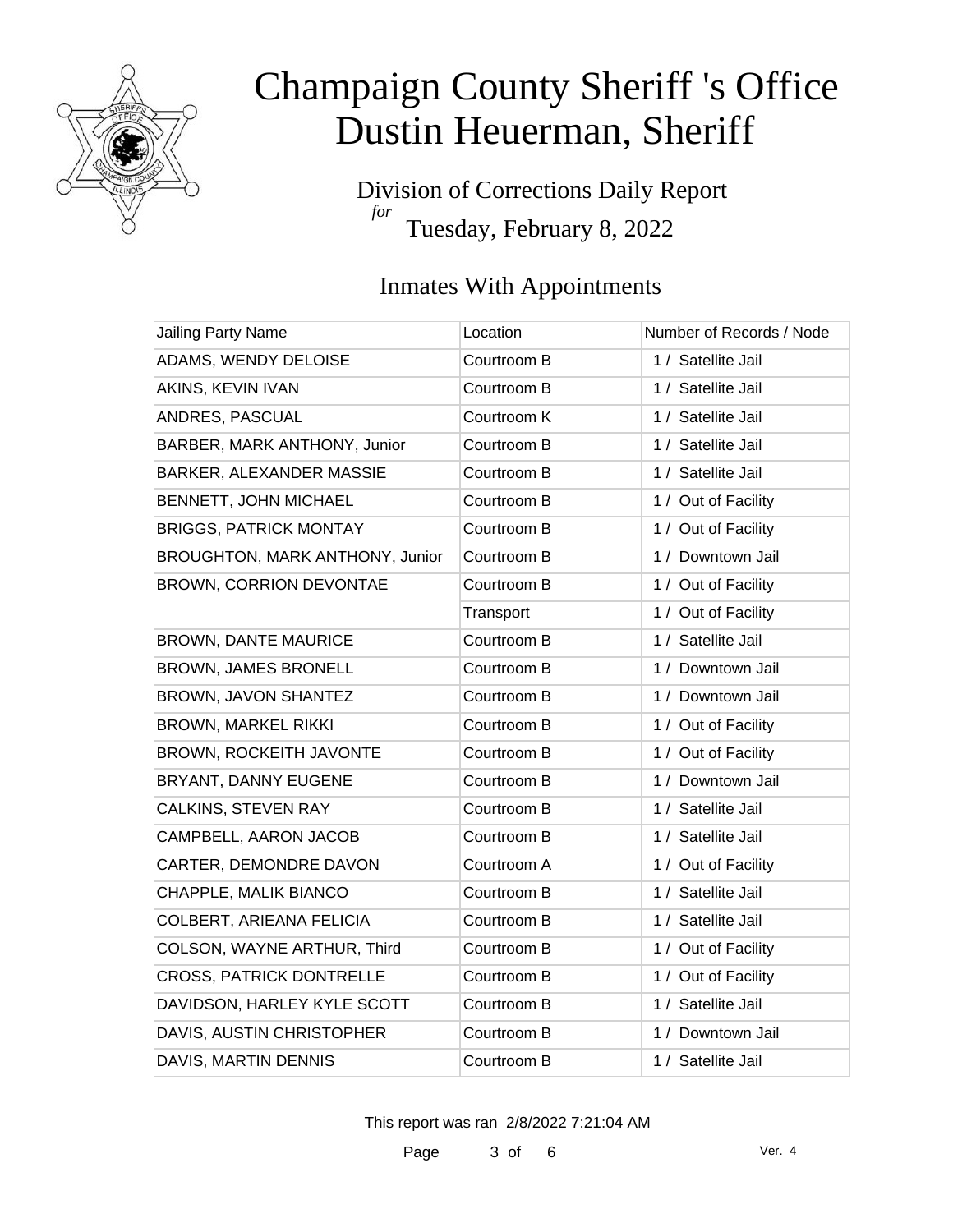

#### Division of Corrections Daily Report *for* Tuesday, February 8, 2022

| DAWKINS, LEN                                       | Courtroom B                    | 1 / Satellite Jail  |
|----------------------------------------------------|--------------------------------|---------------------|
| DOMINGO-CASTANEDA, FRANCISCO                       | Courtroom B                    | 1 / Downtown Jail   |
| DORRIS, KEMION DAETOCE                             | Courtroom B                    | 1 / Out of Facility |
| DORRIS, LORENZO                                    | Courtroom B                    | 1 / Satellite Jail  |
| DRAKE, MARCELL DEON                                | Courtroom B                    | 1 / Downtown Jail   |
| ELVIR-REYES, JORGE LEONARDO                        | Courtroom B                    | 1 / Satellite Jail  |
| EMKES, DOUGLAS ALAN                                | Courtroom B                    | 1 / Satellite Jail  |
| FINLEY, KEVIN DANTE                                | Courtroom B                    | 1 / Downtown Jail   |
| FONVILLE, TREVOY JERMAINE                          | Courtroom B                    | 1 / Satellite Jail  |
| FRANDLE, MARK RYAN                                 | Courtroom B                    | 1 / Satellite Jail  |
| FREEMAN, ANGEL JANILA KAY                          | Courtroom B                    | 1 / Satellite Jail  |
| FUSON, KEITH EDWARD                                | Courtroom B                    | 1 / Downtown Jail   |
| <b>GARY, XAVIER LAMAR</b>                          | Courtroom B                    | 1 / Out of Facility |
| <b>GRAHAM, CORTEZ LAMON</b>                        | Courtroom B                    | 1 / Out of Facility |
| GRAY, WILLIAM DA'VON                               | Courtroom B                    | 1 / Satellite Jail  |
| <b>GREEN, DANIELLE IMARI</b>                       | Courtroom K                    | 1 / Satellite Jail  |
| <b>GRIFFIN, NATHAN EUGENE</b>                      | Courtroom B                    | 1 / Satellite Jail  |
| GROB, WARREN A, Junior                             | Courtroom B                    | 1 / Downtown Jail   |
| HALL, QUENTIN ODLIA                                | Courtroom K                    | 1 / Satellite Jail  |
| HILL, XAVIER LENSHAUN                              | Courtroom B                    | 1 / Satellite Jail  |
| HOLBROOK, JOHNNIE MATHIS                           | Courtroom B                    | 1 / Out of Facility |
| HOLT, MICHAEL TERRELL                              | Courtroom B                    | 1 / Downtown Jail   |
| HOWARD, BRION LIN                                  | Courtroom B                    | 1 / Satellite Jail  |
| JACKSON, LAMONT JEREMIE                            | Courtroom B                    | 1 / Satellite Jail  |
| <b>JACKSON, PRENTISS MANSION</b><br><b>DEWAYNE</b> | Courtroom B                    | 1 / Satellite Jail  |
| JACKSON, STEVE ALLEN                               | Courtroom B                    | 1 / Out of Facility |
| JACKSON, TERRELL DANDRE                            | Out of County Court<br>Hearing | 1 / Satellite Jail  |
| JONES, MARTEZ LAMONTE                              | Courtroom B                    | 1 / Satellite Jail  |
|                                                    |                                |                     |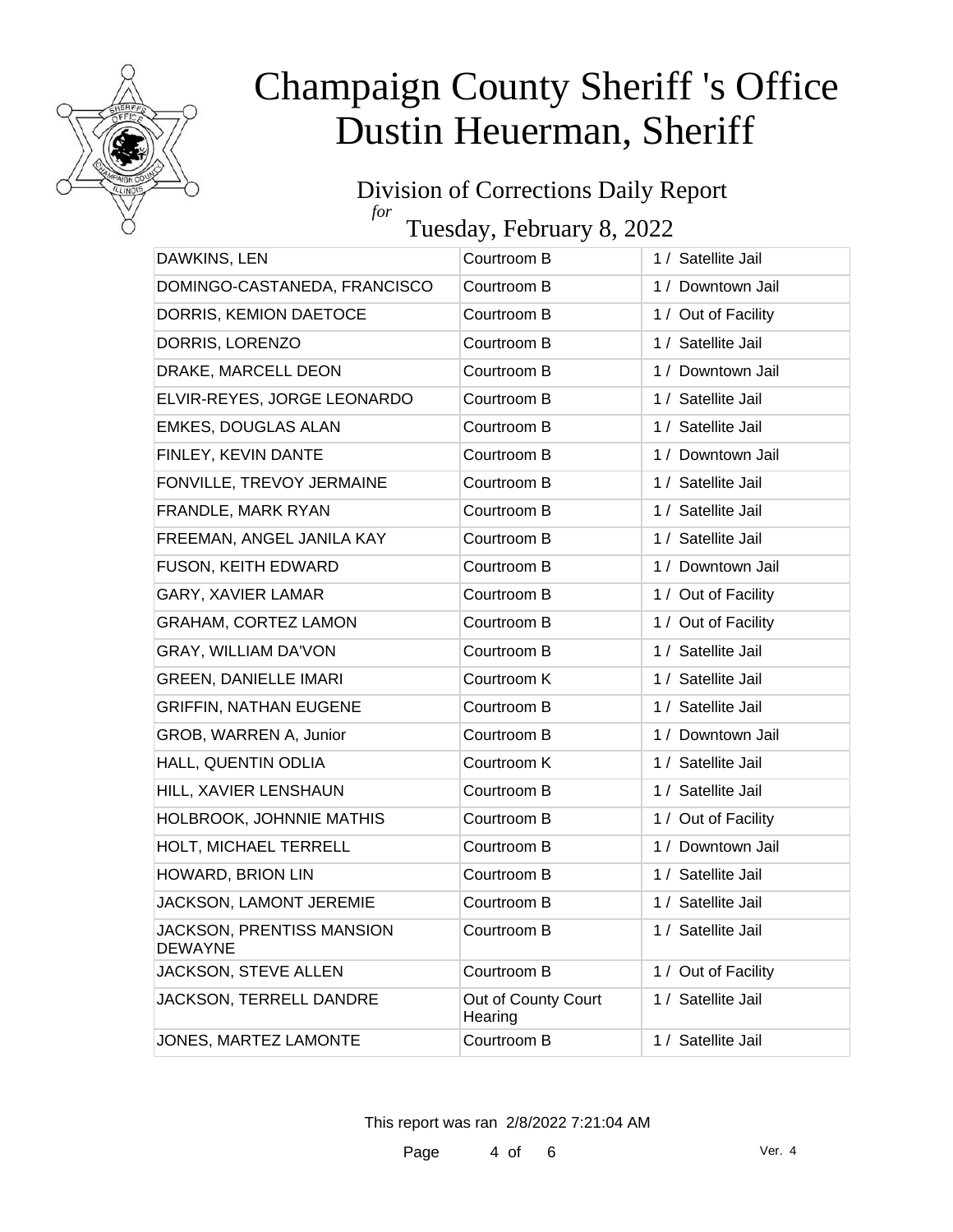

#### Division of Corrections Daily Report *for* Tuesday, February 8, 2022

KING, JULIUS EMANUEL Courtroom K 1 / Satellite Jail KINSEL, EVERAL MICHAEL WILLIAM Courtroom B 1 / Satellite Jail LARGE, JOSHUA DALE Courtroom B 1 / Satellite Jail LARUE, TERENCE TRAMEL Courtroom B 1/ Out of Facility LAWS, TERON RAMONTE Courtroom B 1 / Out of Facility LEE, AMAHRION JA'MERE Courtroom B 1 / Out of Facility LENOIR, JOHN CHRISTOPHER Courtroom B 1/ Downtown Jail LILLARD, LAWRENCE TYRONE Courtroom B 1 / Out of Facility MARTIN, MANNIX TILMOND Courtroom B 1 / Downtown Jail MCCLAIN, HURCHEL JOSEPH Courtroom B 1 / Satellite Jail MCGAHA, CHRISTOPHER D Courtroom B 1 / Satellite Jail MCLAURIN, KEYON A Courtroom B 1 / Out of Facility METCALFE, LANELL JARON Courtroom B 1/ Downtown Jail MILES, DARRION ANTONIO KEVONTA Courtroom B 1 / Out of Facility MILLER, JOSE LOVELL Courtroom B 1 / Satellite Jail PANZER, IAN RICHARD Courtroom B 1 / Downtown Jail PETMECKY, JOHN ROBERT Courtroom B 1 / Downtown Jail PETTIGREW, MALCOME JAMIESON Courtroom B 1 / Satellite Jail PICKENS, JOSEPH PARNELL Courtroom B 1 / Downtown Jail RANGEL, ADRIAN Courtroom B 1 / Satellite Jail RICHARDSON, JOHNNY LINDAL Courtroom B 1 / Satellite Jail ROBINSON, DONNELL LEVON Courtroom B 1 / Downtown Jail ROBINSON, DONTRELL DEVON Courtroom B 1 / Out of Facility ROWLEY, PHILLIP NATHANIEL Courtroom K 1 / Satellite Jail SANDERS, MARKELL LAMAR Courtroom B 1 / Satellite Jail SANDERS, MICHAEL JEAN Courtroom B 1 / Downtown Jail TAPSCOTT, CORNELIUS MONDRELL Courtroom B 1 / Downtown Jail THATCH, OMARION DIAMONTE Courtroom B 1 / Satellite Jail TOY, KAYON LARENZ Courtroom B 1 / Downtown Jail